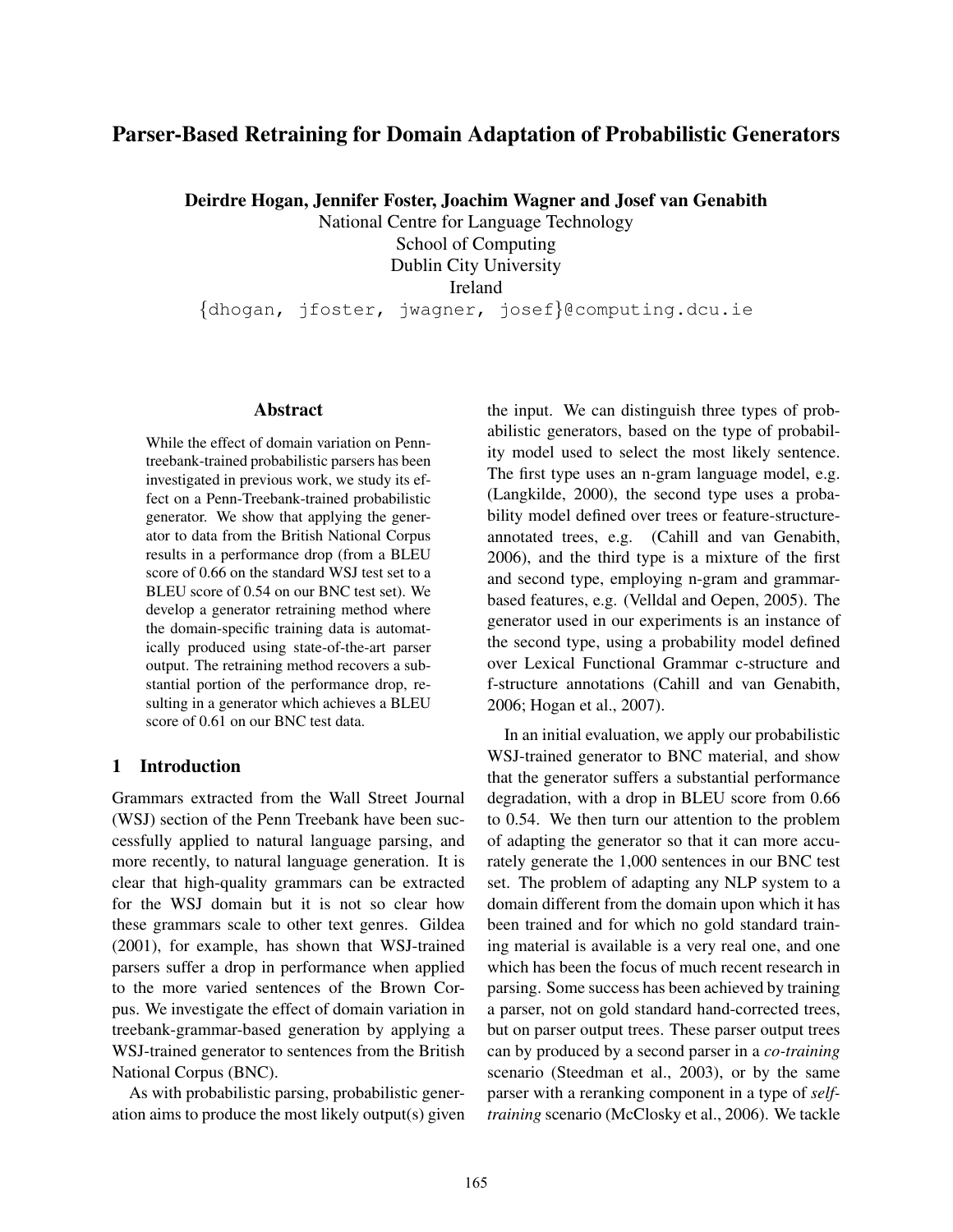the problem of domain adaptation in generation in a similar way, by training the generator on domain specific *parser output* trees instead of manually corrected gold standard trees. This experiment achieves promising results, with an increase in BLEU score from 0.54 to 0.61. The method is generic and can be applied to other probabilistic generators (for which suitable training material can be automatically produced).

## 2 Background

The natural language generator used in our experiments is the WSJ-trained system described in Cahill and van Genabith (2006) and Hogan et al. (2007). Sentences are generated from Lexical Functional Grammar (LFG) f-structures (Kaplan and Bresnan, 1982). The f-structures are created automatically by annotating nodes in the gold standard WSJ trees with LFG functional equations and then passing these equations through a constraint solver (Cahill et al., 2004). The generation algorithm is a chartbased one which works by finding the most probable tree associated with the input f-structure. The yield of the most probable tree is the output sentence. An annotated PCFG, in which the nonterminal symbols are decorated with functional information, is used to generate the most probable tree from an f-structure. Cahill and van Genabith (2006) attain 98.2% coverage and a BLEU score of 0.6652 on the standard WSJ test set (Section 23). Hogan et al. (2007) describe an extension to the system which replaces the annotated PCFG selection model with a more sophisticated history-based probabilistic model. Instead of conditioning the righthand side of a rule on the lefthand non-terminal and its associated functional information alone, the new model includes non-local conditioning information in the form of functional information associated with ancestor nodes of the lefthand side category. This system achieves a BLEU score of 0.6724 and 99.9% coverage.

Other WSJ-trained generation systems include Nakanishi et al. (2005) and White et al. (2007). Nakanishi et al. (2005) describe a generator trained on a HPSG grammar derived from the WSJ Section of the Penn Treebank. On sentences of  $\leq 20$  words in length, their system attains coverage of 90.75%

and a BLEU score of 0.7733. White et al. (2007) describe a CCG-based realisation system which has been trained on logical forms derived from CCG-Bank (Hockenmaier and Steedman, 2005), achieving 94.3% coverage and a BLEU score of 0.5768 on WSJ23 for all sentence lengths. The input structures upon which these systems are trained vary in form and specificity, but what the systems have in common is that their various input structures are derived from Penn Treebank trees.

# 3 The BNC Test Data

The new English test set consists of 1,000 sentences taken from the British National Corpus (Burnard, 2000). The BNC is a one hundred million word balanced corpus of British English from the late twentieth century. Ninety per cent of it is written text, and the remaining 10% consists of transcribed spontaneous and scripted spoken language. The BNC sentences in the test set are not chosen completely at random. Each sentence in the test set has the property of containing a word which appears as a verb in the BNC but not in the usual training sections of the Wall Street Journal section of the Penn Treebank (WSJ02-21). Sentences were chosen in this way so that the resulting test set would be a difficult one for WSJ-trained systems. In order to produce input f-structures for the generator, the test sentences were manually parsed by one annotator, using as references the Penn Treebank trees themselves and the Penn Treebank bracketing guidelines (Bies et al., 1995). When the two references did not agree, the guidelines took precedence over the Penn Treebank trees. Difficult parsing decisions were documented. Due to time constraints, the annotator did not mark functional tags or traces. The context-free gold standard parse trees were transformed into fstructures using the automatic procedure of Cahill et al. (2004).

## 4 Experiments

Experimental Setup In our first experiment, we apply the original WSJ-trained generator to our BNC test set. The gold standard trees for our BNC test set differ from the gold standard Wall Street Journal trees, in that they do not contain Penn-II traces or functional tags. The process which pro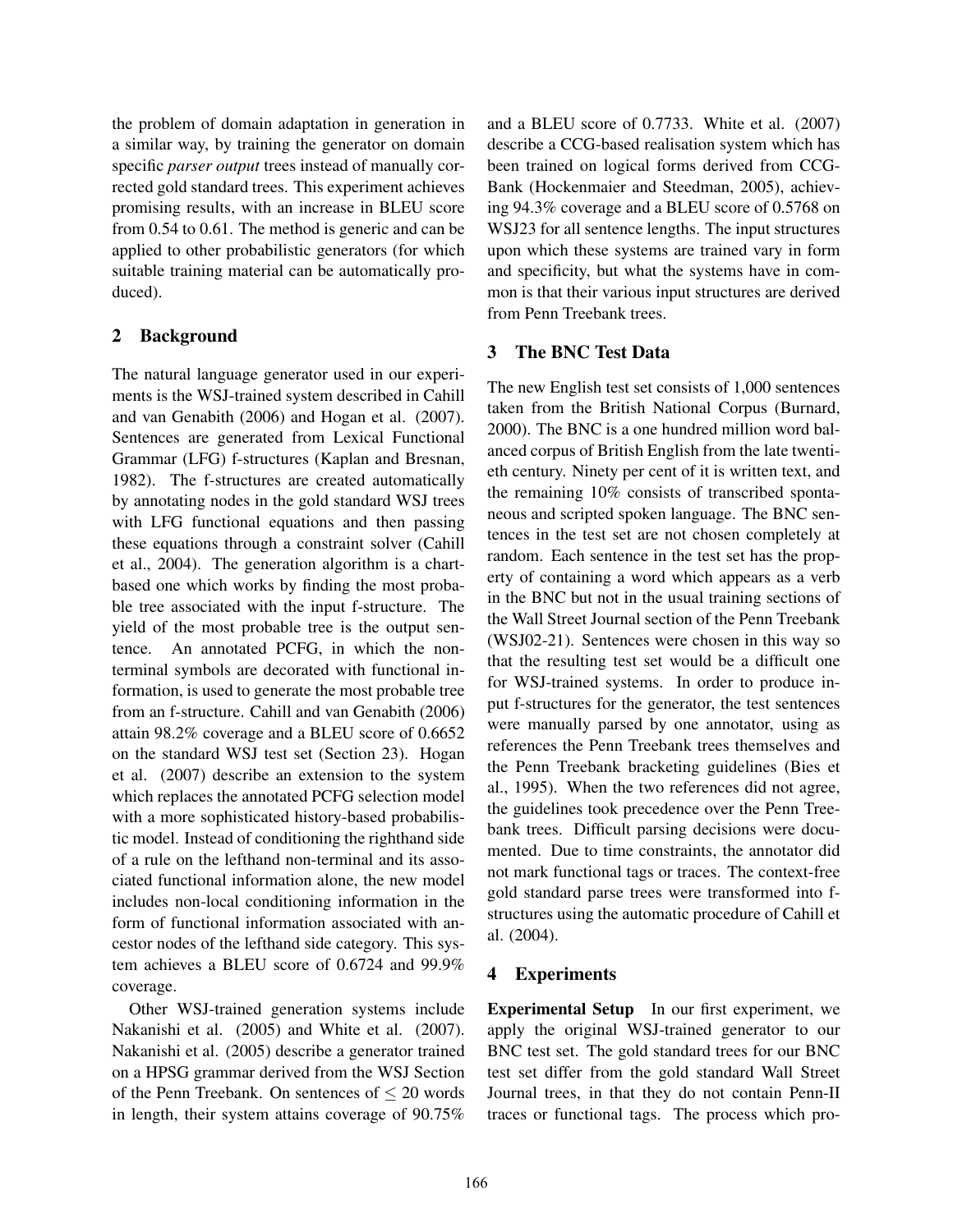duces f-structures from trees makes use of trace and functional tag information, if available. Thus, to ensure that the training and test input f-structures are created in the same way, we use a version of the generator which is trained using gold standard WSJ trees *without* functional tag or trace information. When we test this system on the WSJ23 f-structures (produced in the same way as the WSJ training material), the BLEU score decreases slightly from 0.67 to 0.66. This is our baseline system.

In a further experiment, we attempt to adapt the generator to BNC data by using BNC trees as training material. Because we lack gold standard BNC trees (apart from those in our test set), we try instead to use parse trees produced by an accurate parser. We choose the Charniak and Johnson reranking parser because it is freely available and achieves state-of-the-art accuracy (a Parseval f-score of 91.3%) on the WSJ domain (Charniak and Johnson, 2005). It is, however, affected by domain variation — Foster et al. (2007) report that its f-score drops by approximately 8 percentage points when applied to the BNC domain. Our training size is 500,000 sentences. We conduct two experiments: the first, in which 500,000 sentences are extracted randomly from the BNC (minus the test set sentences), and the second in which only shorter sentences, of length  $\leq 20$  words, are chosen as training material. The rationale behind the second experiment is that shorter sentences are less likely to contain parser errors.

We use the BLEU evaluation metric for our experiments. We measure both coverage and full coverage. Coverage measures the number of cases for which the generator produced some kind of output. Full coverage measures the number of cases for which the generator produced a tree spanning all of the words in the input.

Results The results of our experiments are shown in Fig. 1. The first row shows the results we obtain when the baseline system is applied to the fstructures derived from the 1,000 BNC gold standard parse trees. The second row shows the results on the same test set for a system trained on Charniak and Johnson parser output trees for 500,000 BNC sentences. The results in the final row are obtained by training the generator on Charniak and Johnson parser output trees for 500,000 BNC sentences of length  $\leq 20$  words in length.

Discussion As expected, the performance of the baseline system degrades when faced with out-ofdomain test data. The BLEU score drops from a 0.66 score for WSJ test data to a 0.54 score for the BNC test data, and full coverage drops from 85.97% to 68.77%. There is a substantial improvement, however, when the generator is trained on BNC data. The BLEU score jumps from 0.5358 to 0.6135. There are at least two possible reasons why a BLEU score of 0.66 is not obtained: The first is that the quality of the f-structure-annotated trees upon which the generator has been trained has degraded. For the baseline system, the generator is trained on f-structure-annotated trees derived from *gold* trees. The new system is trained on f-structureannotated parser output trees, and the performance of Charniak and Johnson's parser degrades when applied to BNC data (Foster et al., 2007). The second reason has been suggested by Gildea (2001): WSJ data is easier to learn than the more varied data in the Brown Corpus or BNC. Perhaps even if gold standard BNC parse trees were available for training, the system would not behave as well as it does for WSJ material.

It is interesting to note that training on 500,000 shorter sentences does not appear to help. We hypothesized that it would improve results because shorter sentences are less likely to contain parser errors. The drop in full coverage from 86.69% to 79.58% suggests that the number of short sentences needs to be increased so that the size of the training material stays constant.

## 5 Conclusion

We have investigated the effect of domain variation on a LFG-based WSJ-trained generation system by testing the system's performance on 1,000 sentences from the British National Corpus. Performance drops from a BLEU score of 0.66 on WSJ test data to 0.54 on the BNC test set. Encouragingly, we have also shown that domain-specific training material produced by a parser can be used to claw back a significant portion of this performance degradation. Our method is general and could be applied to other WSJ-trained generators (e.g. (Nakanishi et